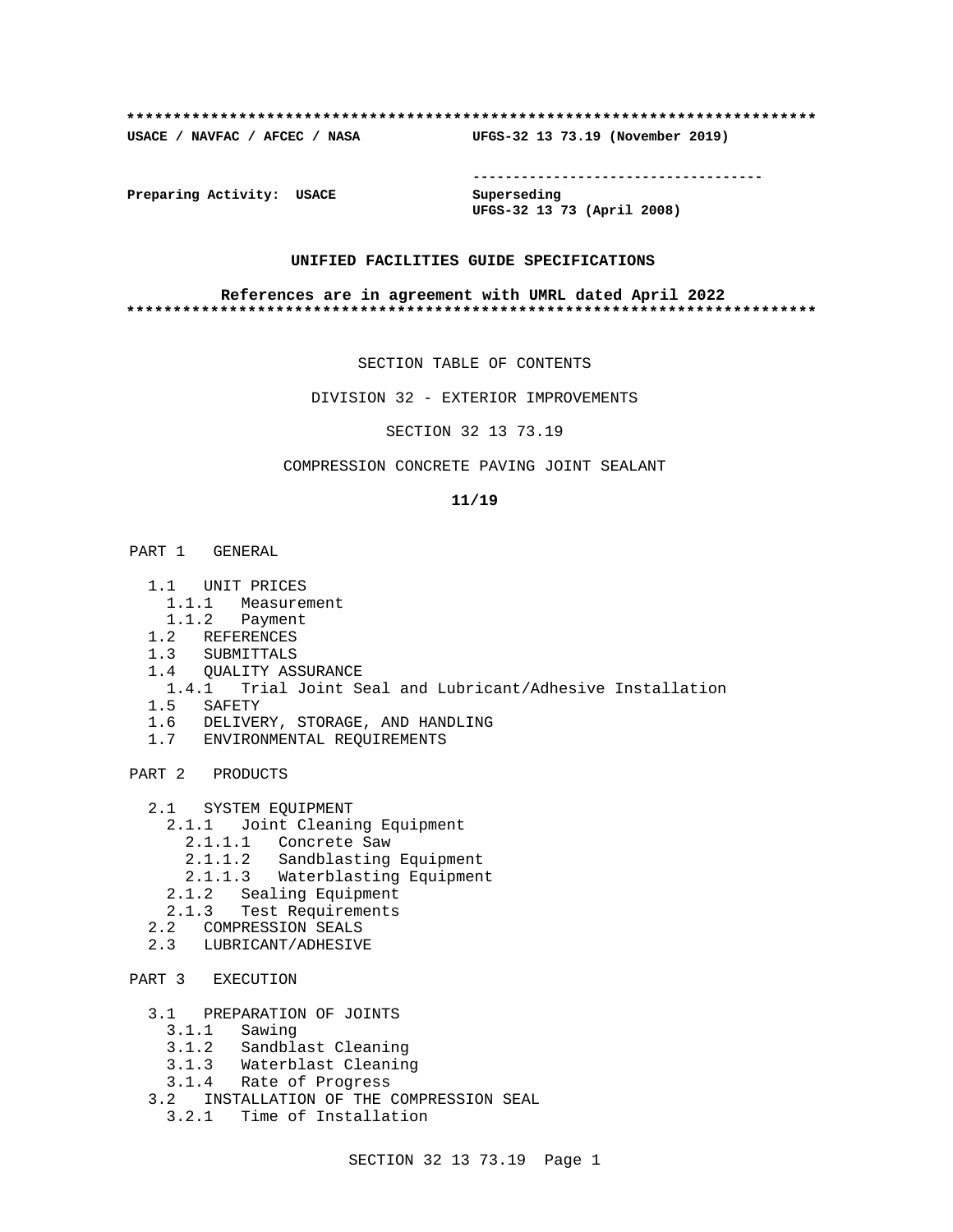- 3.2.2 Sequence of Installation
- 3.3 SEALING OF JOINTS
- 3.4 CLEAN-UP
- 3.5 QUALITY CONTROL PROVISIONS
	- 3.5.1 Application Equipment
	- 3.5.2 Procedures
		- 3.5.2.1 Quality Control Inspection
		- 3.5.2.2 Conformance to Stretching and Compression Limitations
		- 3.5.2.3 Pavement Temperature
	- 3.5.3 Acceptance
- -- End of Section Table of Contents --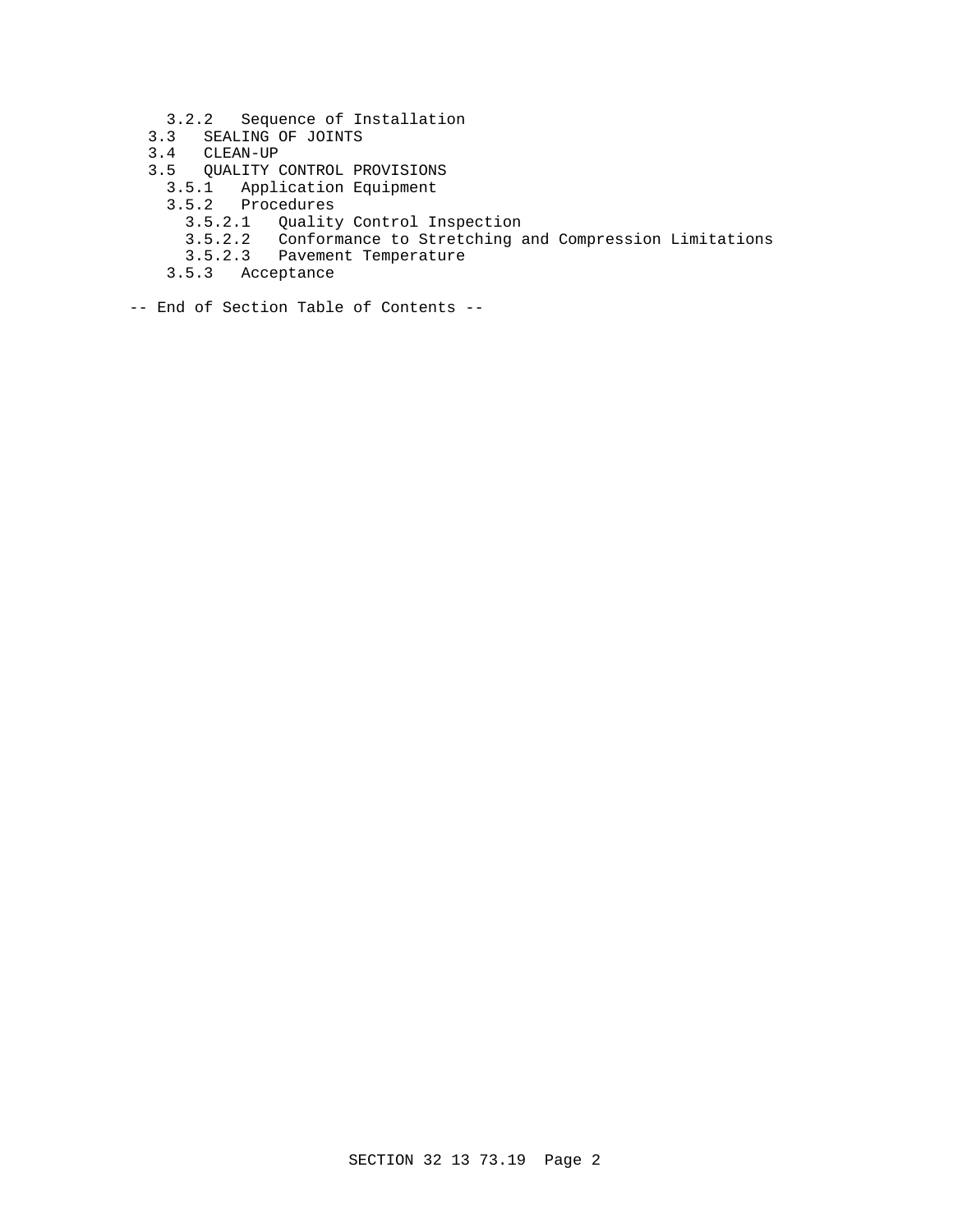USACE / NAVFAC / AFCEC / NASA

--------------------------------------

Preparing Activity: USACE

Superseding UFGS-32 13 73 (April 2008)

UFGS-32 13 73.19 (November 2019)

#### UNIFIED FACILITIES GUIDE SPECIFICATIONS

References are in agreement with UMRL dated April 2022 

#### SECTION 32 13 73.19

COMPRESSION CONCRETE PAVING JOINT SEALANT  $11/19$ 

NOTE: This guide specification covers the requirements for polychloroprene compression seals used for sealing joints of rigid pavements for airfields, roads, streets, hardstands, and other areas.

Adhere to UFC 1-300-02 Unified Facilities Guide Specifications (UFGS) Format Standard when editing this guide specification or preparing new project specification sections. Edit this guide specification for project specific requirements by adding, deleting, or revising text. For bracketed items, choose item(s) or insert appropriate information.

Remove information and requirements not required in respective project, whether or not brackets are present.

Comments, suggestions and recommended changes for this guide specification are welcome and should be submitted as a Criteria Change Request (CCR). 

#### PART 1 GENERAL

NOTE: For U.S. Air Force pavements, specify the uncompressed width of the seals to be used, and the width of the saw cut reservoir including tolerances. The minimum sawed joint seal reservoir width is 13 mm 1/2 in. The specified uncompressed seal width is twice the specified nominal saw cut reservoir width, i.e., for a 13 mm 1/2 in wide joint seal reservoir saw cut, specify a 25 mm 1 in uncompressed width joint seal.

Consider total joint opening and movement when specifying the size of the joint and seal. Consider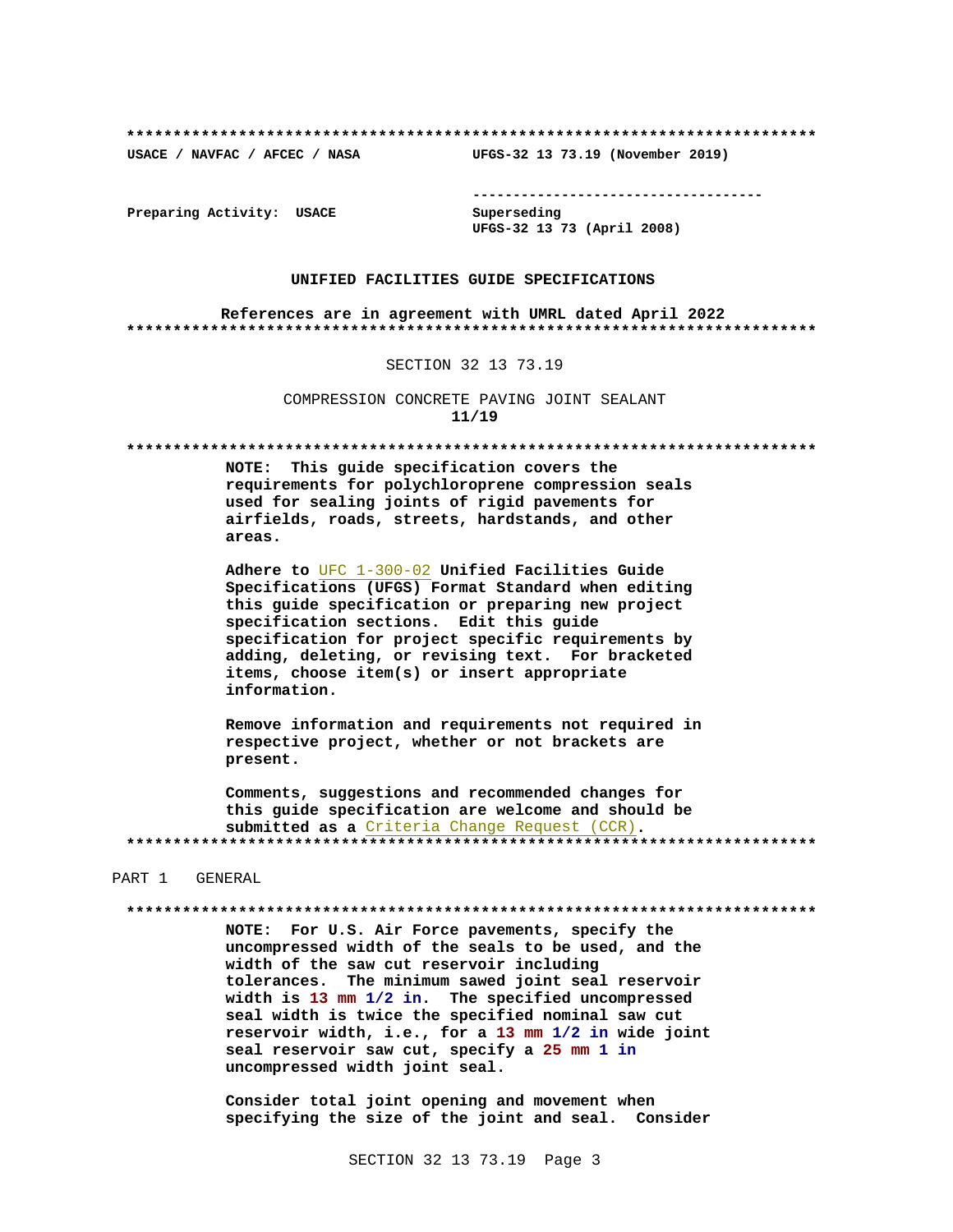factors affecting the proper sizing of the joint seal to assure the seal remains within the allowable compression range and that the working range of the proposed seal is greater than the total movement of the joints. Follow the computational procedures in UFC 3-250-08FA Chapter 7, Appendix C. Factors to be considered are saw cut reservoir width including tolerances, maximum pavement thermal expansion and contraction, pavement shrinkage during curing and pavement temperature limitations during joint seal reservoir sawing.

Show on the drawings or specify in this section the compression joint seal size, general shape and dimensional tolerances, especially uncompressed seal width. Manufacturer's literature is helpful in determining the seal size with the anticipated joint movement. 

#### UNIT PRICES  $1.1$

# NOTE: Delete paragraphs MEASUREMENT and PAYMENT for lump sum bidding.

#### 1 1 1 Measurement

Determine the quantity of each sealing item to be paid by measuring the length of in-place material that has been approved.

#### $1.1.2$ Payment

Make Payment at the Contract unit bid prices per unit length for the sealing items scheduled, including approved trail joint installation. Include in the unit bid prices the cost of labor, materials, the use of equipment, and tools required to complete the work.

#### $1.2$ **REFERENCES**

#### 

NOTE: This paragraph is used to list the publications cited in the text of the guide specification. The publications are referred to in the text by basic designation only and listed in this paragraph by organization, designation, date, and title.

Use the Reference Wizard's Check Reference feature when you add a Reference Identifier (RID) outside of the Section's Reference Article to automatically place the reference in the Reference Article. Also use the Reference Wizard's Check Reference feature to update the issue dates.

References not used in the text will automatically be deleted from this section of the project specification when you choose to reconcile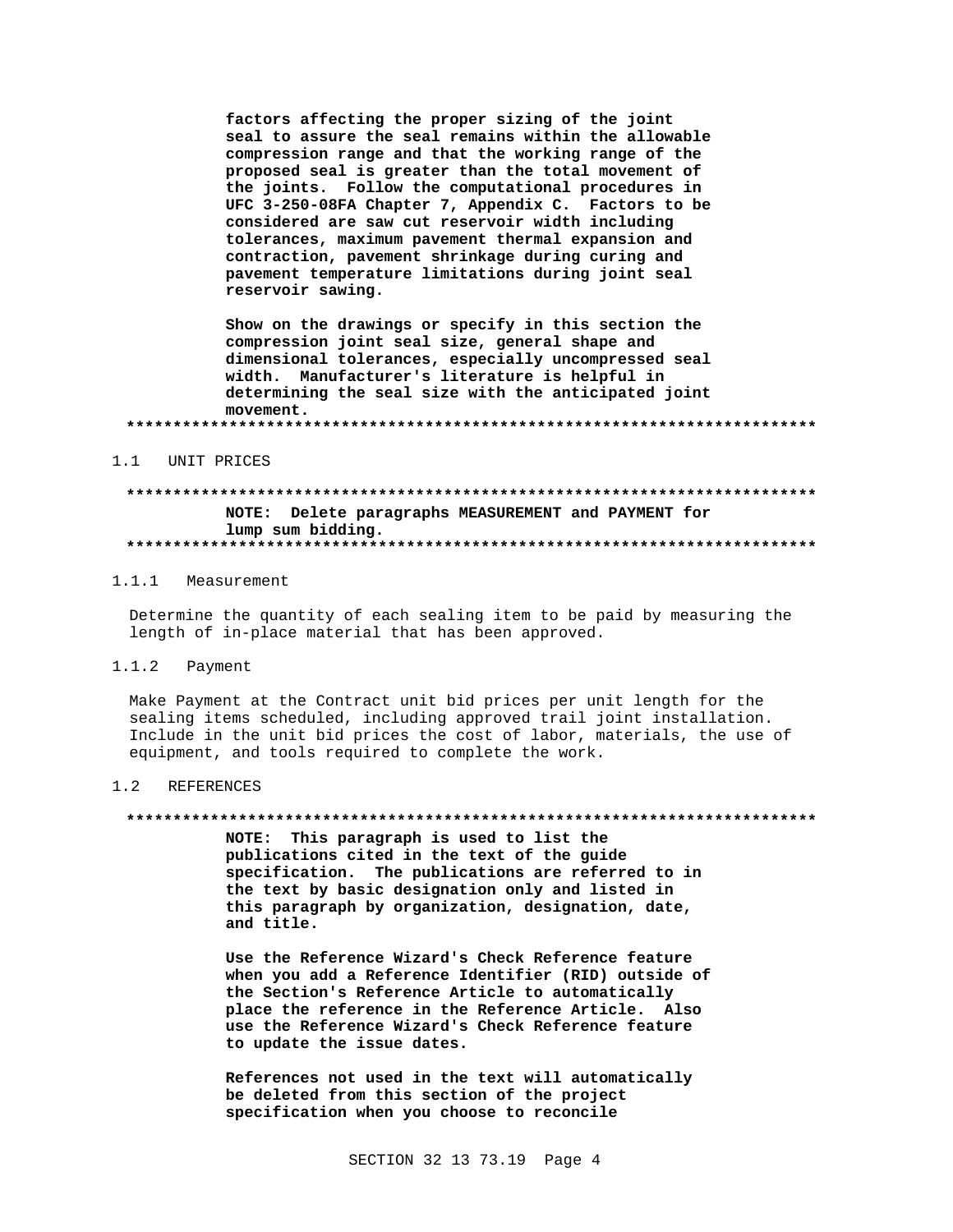#### references in the publish print process.

The publications listed below form a part of this specification to the extent referenced. The publications are referred to within the text by the basic designation only.

ASTM INTERNATIONAL (ASTM)

| ASTM D412  | (2016) Standard Test Methods for<br>Vulcanized Rubber and Thermoplastic<br>Elastomers - Tension                                 |
|------------|---------------------------------------------------------------------------------------------------------------------------------|
| ASTM D2628 | (1991; R 2016) Standard Specification for<br>Preformed Polychloroprene Elastomeric<br>Joint Seals for Concrete Pavements        |
| ASTM D2835 | (1989; R 2017) Standard Specification for<br>Lubricant for Installation of Preformed<br>Compression Seals in Concrete Pavements |

U.S. ARMY CORPS OF ENGINEERS (USACE)

| COE CRD-C 548 | (1988) Standard Specification for Jet-Fuel<br>and Heat-Resistant Preformed |
|---------------|----------------------------------------------------------------------------|
|               | Polychloroprene Elastomeric Joint Seals<br>for Rigid Pavements             |

### 1.3 SUBMITTALS

NOTE: Review submittal description (SD) definitions in Section 01 33 00 SUBMITTAL PROCEDURES and edit the following list, and corresponding submittal items in the text, to reflect only the submittals required for the project. The Guide Specification technical editors have classified those items that require Government approval, due to their complexity or criticality, with a "G." Generally, other submittal items can be reviewed by the Contractor's Quality Control System. Only add a "G" to an item, if the submittal is sufficiently important or complex in context of the project.

For Army projects, fill in the empty brackets following the "G" classification, with a code of up to three characters to indicate the approving authority. Codes for Army projects using the Resident Management System (RMS) are: "AE" for Architect-Engineer; "DO" for District Office (Engineering Division or other organization in the District Office); "AO" for Area Office; "RO" for Resident Office; and "PO" for Project Office. Codes following the "G" typically are not used for Navy, Air Force, and NASA projects.

The "S" classification indicates submittals required as proof of compliance for sustainability Guiding Principles Validation or Third Party Certification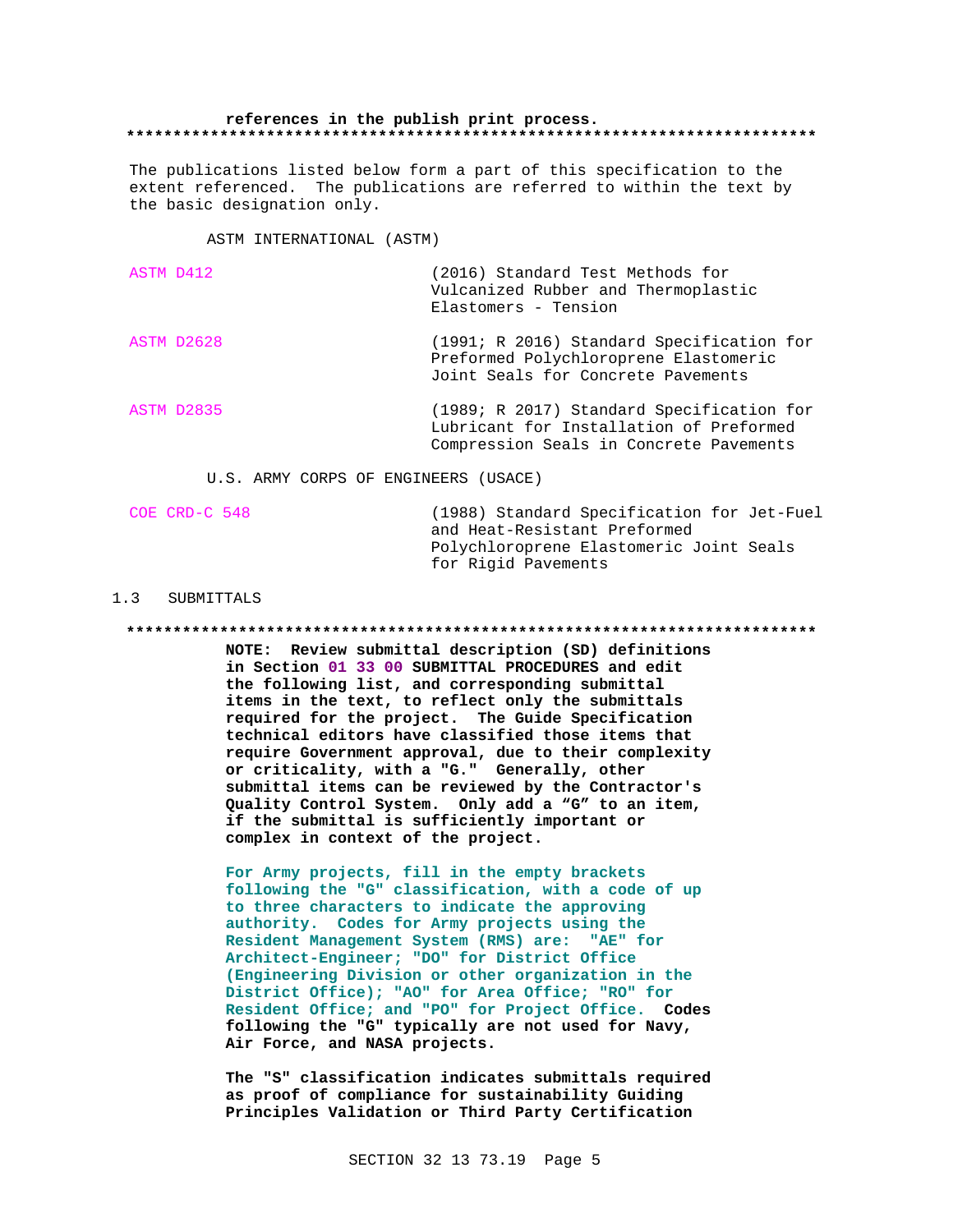**and as described in Section 01 33 00 SUBMITTAL PROCEDURES.**

**Choose the first bracketed item for Navy, Air Force and NASA projects, or choose the second bracketed item for Army projects. \*\*\*\*\*\*\*\*\*\*\*\*\*\*\*\*\*\*\*\*\*\*\*\*\*\*\*\*\*\*\*\*\*\*\*\*\*\*\*\*\*\*\*\*\*\*\*\*\*\*\*\*\*\*\*\*\*\*\*\*\*\*\*\*\*\*\*\*\*\*\*\*\*\***

Government approval is required for submittals with a "G" or "S" classification. Submittals not having a "G" or "S" classification are [for Contractor Quality Control approval.][for information only. When used, a code following the "G" classification identifies the office that will review the submittal for the Government.] Submit the following in accordance with Section 01 33 00 SUBMITTAL PROCEDURES:

SD-03 Product Data

Equipment

Manufacturer's Instructions

SD-04, Samples

Compression Seals; G[, [\_\_\_\_\_]]

SD-06 Test Reports

Test Requirements; G[, [\_\_\_\_]]

### 1.4 QUALITY ASSURANCE

1.4.1 Trial Joint Seal and Lubricant/Adhesive Installation

Prior to the cleaning and sealing of the joints for the entire project, prepare a test section at least 61 m 200 ft long at a designated location in the project pavement, using the specified materials and the approved equipment to demonstrate the proposed joint preparation and sealing of the joints in the project. Following the completion of the trial length and before another joint is sealed, the Government will inspect the trial joints to determine that the materials and installation meet the requirements specified. If materials or installation do not meet requirements, remove the materials, and reclean and reseal the joints at no cost to the Government. Do not seal other joints until the test installation has been approved. If the trial section is approved, permit the section to be incorporated into the permanent work. Seal other joints in the manner approved for sealing the trial joint.

1.5 SAFETY

# **\*\*\*\*\*\*\*\*\*\*\*\*\*\*\*\*\*\*\*\*\*\*\*\*\*\*\*\*\*\*\*\*\*\*\*\*\*\*\*\*\*\*\*\*\*\*\*\*\*\*\*\*\*\*\*\*\*\*\*\*\*\*\*\*\*\*\*\*\*\*\*\*\*\***

**NOTE: Delete this paragraph if liquid oxygen (LOX) equipment, storage, or piping is not within the project area and renumber subsequent paragraphs. If LOX equipment, storage, or piping is within the project area, use continuously reinforced concrete slabs within the 7.5 m 25 ft clear area of LOX to reduce the number of joints. If joints cannot be eliminated within the clear area, then clean the**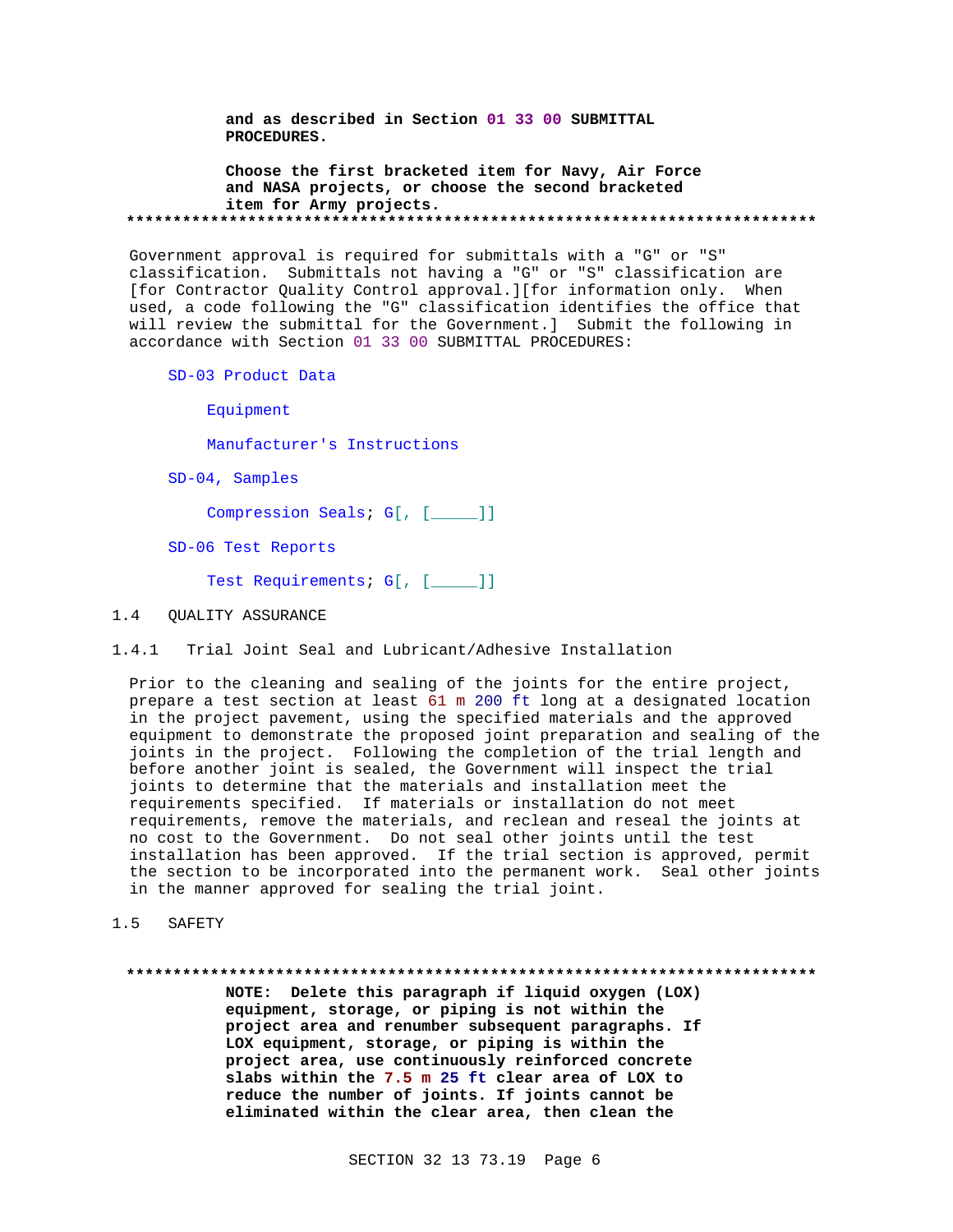**joints in the area and seal with a LOX compatible sealant that has been approved by Headquarters, U.S. Army Corps of Engineers (CEMP-ET) or the appropriate Air Force Major Command. The Major Command or CEMP-ET will be contacted to obtain a list of approved materials.**

**A MIXTURE OF LOX AND ORGANIC MATERIAL IS EXTREMELY FLAMMABLE, AND MAY SELF-IGNITE OR EXPLODE.**

#### **\*\*\*\*\*\*\*\*\*\*\*\*\*\*\*\*\*\*\*\*\*\*\*\*\*\*\*\*\*\*\*\*\*\*\*\*\*\*\*\*\*\*\*\*\*\*\*\*\*\*\*\*\*\*\*\*\*\*\*\*\*\*\*\*\*\*\*\*\*\*\*\*\*\***

Do not place compression joint seals within 7.5 m 25 ft of liquid oxygen (LOX) equipment, LOX storage, or LOX piping.

# 1.6 DELIVERY, STORAGE, AND HANDLING

Inspect materials delivered to the jobsite for defects. Unload and store materials with a minimum of handling to avoid damage. Provide storage facilities that protect materials from weather and maintain materials within temperatures recommended by the manufacturer.

#### 1.7 ENVIRONMENTAL REQUIREMENTS

Install materials only when the ambient temperature and the pavement temperature within the joint wall is at least 2 degrees C 35 degrees F and rising. Do not permit sealant installation if moisture or foreign material is observed in the joint.

### PART 2 PRODUCTS

#### 2.1 SYSTEM EQUIPMENT

Provide machines, tools, and equipment, for use in the performance of the work required by this section, approved before the work is started, and maintained in satisfactory condition. Submit list of proposed machines, tools, and equipment to be used in the performance of joint sealing, including descriptive data, [\_\_\_\_\_] days prior to use on the project.

2.1.1 Joint Cleaning Equipment

# 2.1.1.1 Concrete Saw

Provide a self-propelled power saw with water-cooled diamond saw blades for cutting joints to the depths and widths specified and for removing filler, existing old joint seal, or other material embedded in the joints or adhered to the joint faces.

## 2.1.1.2 Sandblasting Equipment

**\*\*\*\*\*\*\*\*\*\*\*\*\*\*\*\*\*\*\*\*\*\*\*\*\*\*\*\*\*\*\*\*\*\*\*\*\*\*\*\*\*\*\*\*\*\*\*\*\*\*\*\*\*\*\*\*\*\*\*\*\*\*\*\*\*\*\*\*\*\*\*\*\*\* NOTE: Sandblasting equipment with a 6 mm 1/4 in nozzle requires at least 3880 L 137 cubic ft per minute of air to function efficiently. A larger nozzle would not serve a useful purpose in cleaning a joint. \*\*\*\*\*\*\*\*\*\*\*\*\*\*\*\*\*\*\*\*\*\*\*\*\*\*\*\*\*\*\*\*\*\*\*\*\*\*\*\*\*\*\*\*\*\*\*\*\*\*\*\*\*\*\*\*\*\*\*\*\*\*\*\*\*\*\*\*\*\*\*\*\*\***

Include with the sandblasting equipment an air compressor, hose, and a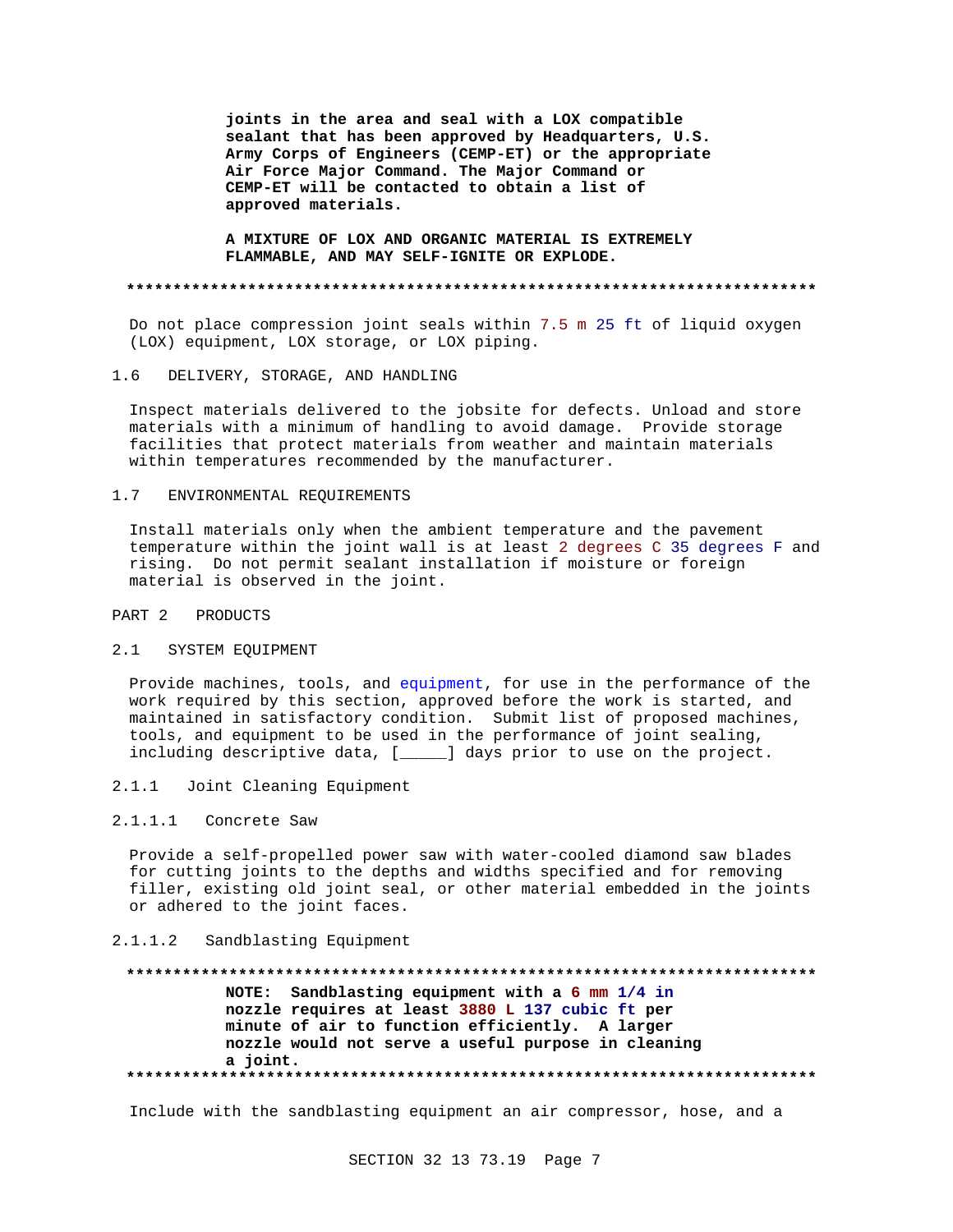long-wearing venturi-type nozzle of proper size, shape, and opening. Do not permit the maximum nozzle opening to exceed 6 mm 1/4 in. Provide a portable air compressor capable of providing not less than 4200 L 150 cubic ft per minute and maintaining a line pressure of not less than 620 kPa 90 psi at the nozzle while in use. Use a compressor equipped with traps that maintains the compressed air free of oil and water. Use a nozzle with an adjustable guide that holds the nozzle aligned with the joint approximately 25 mm 1 in above the pavement surface and directs the blast to clean the joint walls. Adjust the height, angle of inclination, and the size of the nozzle to ensure satisfactory results.

# 2.1.1.3 Waterblasting Equipment

Include with the waterblasting equipment a trailer-mounted water tank, pumps, high-pressure hose, a wand with safety release cutoff controls, nozzle, and auxiliary water resupply equipment. Use a water tank and auxiliary water resupply equipment of sufficient capacity to permit continuous operations. Use pumps, hoses, wand, and nozzle of sufficient capacity to permit the cleaning of both walls of the joint and the pavement surface for a width of at least 13 mm 1/2 in on either side of the joint. Use a pressure gauge mounted at the pump that shows the pressure in kPa psi at which the equipment is operating.

# 2.1.2 Sealing Equipment

### **\*\*\*\*\*\*\*\*\*\*\*\*\*\*\*\*\*\*\*\*\*\*\*\*\*\*\*\*\*\*\*\*\*\*\*\*\*\*\*\*\*\*\*\*\*\*\*\*\*\*\*\*\*\*\*\*\*\*\*\*\*\*\*\*\*\*\*\*\*\*\*\*\*\***

**NOTE: Do not permit single-axle seal application equipment; this tool tends to cause excessive stretching and may cut or distort the seal. The following subparagraph may be added only for road, parking lot, and street pavements less than 1800 square m 2,000 square yds, and for airfield and tracked pavements less than 450 square m 500 square yds in area:**

**"Use a hand operated joint seal application equipment that is a two-axle, four-wheel machine that includes means for compressing and inserting the compression seal into the joint and a reel capable of holding one full spool of compression seal. Provide auxiliary equipment to coat both sides of the joint or the seal with lubricant/ adhesive just prior to the installation of the compression seal." \*\*\*\*\*\*\*\*\*\*\*\*\*\*\*\*\*\*\*\*\*\*\*\*\*\*\*\*\*\*\*\*\*\*\*\*\*\*\*\*\*\*\*\*\*\*\*\*\*\*\*\*\*\*\*\*\*\*\*\*\*\*\*\*\*\*\*\*\*\*\*\*\*\***

Install the compression seal by placing the compression seal to the prescribed depths and within the specified tolerances without cutting, nicking, twisting, or otherwise damaging the seal. Use equipment capable of placing the seal with not more than two percent longitudinal stretch or compression of the seal during installation. Use a machine that is an automatic self-propelled joint seal application equipment and engine powered. Use a machine that includes a reservoir for the lubricant/adhesive, a device for conveying the lubricant/adhesive in the proper quantities to the sides of the compression seal or the sidewalls of the joints, a reel capable of holding one full spool of compression seal, and a power-driven apparatus for feeding the joint seal through a compression device and inserting the seal into the joint. Include a guide with the equipment to maintain the proper course along the joint being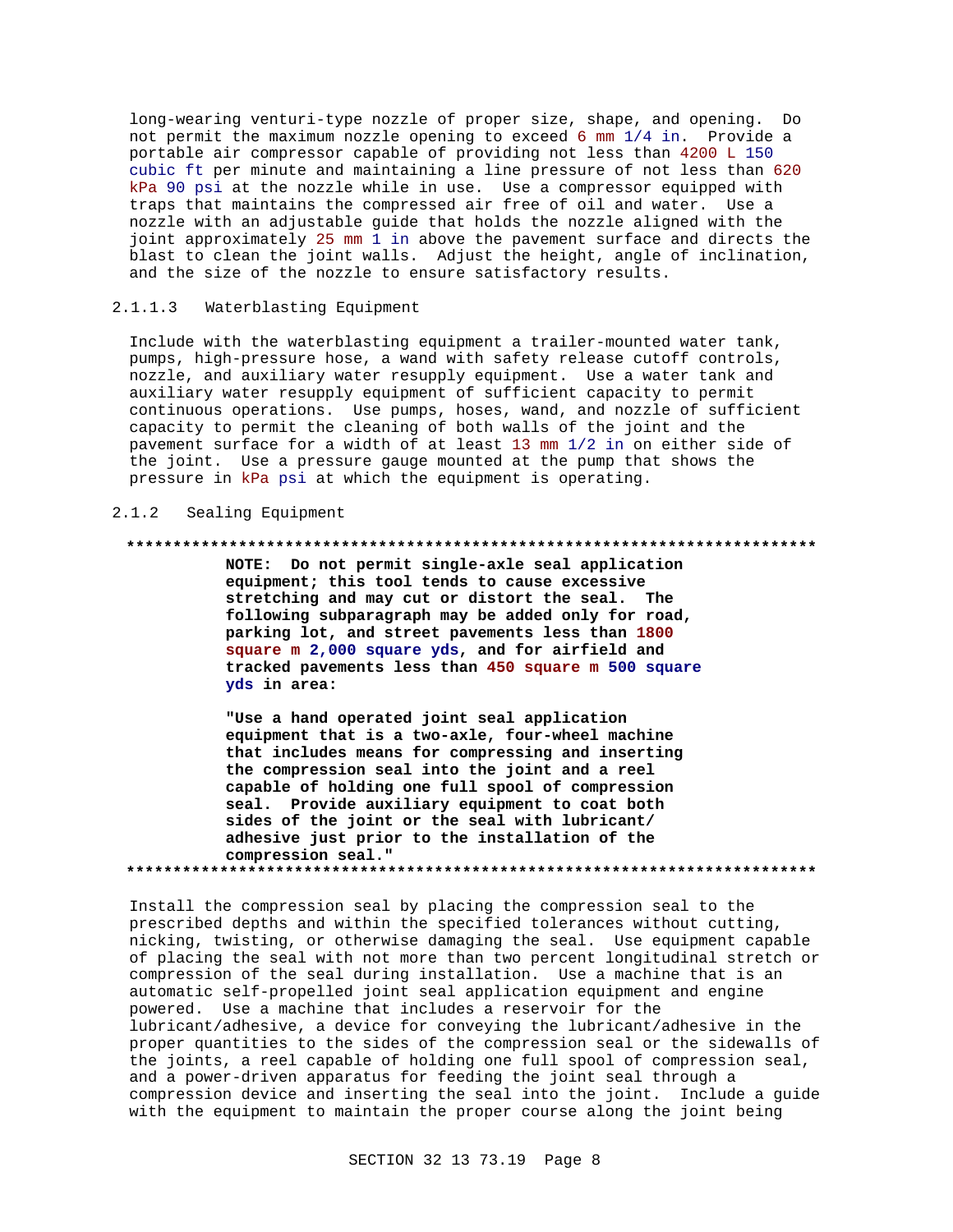sealed. Operate the machine by an experienced operator.

# 2.1.3 Test Requirements

Submit certified copies of test results, [\_\_\_\_\_] days prior to use of material on the project. Sample, identify and test each lot of compression joint seal and lubricant/adhesive for conformance with the material specification.

- a. A lot of compression seal consists of 1 day's production or 6,000 m 20,000 linear ft for each cross section, whichever is less. A lot of lubricant/adhesive consists of 1 day's production. [Submit samples of the compression joint seal and lubricant/adhesive material to be tested by the Government. Do not permit use of material at the project prior to receipt of written notice that the materials meet the laboratory requirements.
- b. The cost of testing the samples from each original lot supplied will be borne by the Government. If the samples fail to meet specification requirements, replace the materials represented by the sample and the new materials tested. Charge a cost of [\_\_\_\_\_] for Government testing of each lot of replacement material to the Contractor] [Testing of the compression joint seal and lubricant/adhesive material is the responsibility of the Contractor. Perform testing in an approved, independent laboratory, and submit certified copies of the test reports for approval [\_\_\_\_\_] days prior to the use of the materials at the jobsite.
- c. Submit samples of each lot of material to be retained by the Government for possible future testing if the materials appear defective during or after application]. Provide additional samples of materials, in sufficient quantity to be tested, upon request. Base final acceptance on conformance to the specified test requirements and the performance of the in-place materials with respect to slipping down the joint or material coming out of the joint..

### 2.2 COMPRESSION SEALS

#### **\*\*\*\*\*\*\*\*\*\*\*\*\*\*\*\*\*\*\*\*\*\*\*\*\*\*\*\*\*\*\*\*\*\*\*\*\*\*\*\*\*\*\*\*\*\*\*\*\*\*\*\*\*\*\*\*\*\*\*\*\*\*\*\*\*\*\*\*\*\*\*\*\*\***

**NOTE: The first statement will be selected for projects except where the project is less than 1200 m 4000 linear ft of compression joint seal material. When the project requires less than this amount of seal material, the first statement can be deleted and the second statement used. The cost of testing can be obtained from U.S. Army Engineer Waterways Experiment Station.**

**Allow the Contractor the option of the actual width of the joint seal. However, for guidance on unusual circumstances, or for resealing joints in existing pavement that have to be sawed out to an extra width, see UFC 3-250-08FA Chapter 7, "Standard Practice for Sealing Joints and Cracks in Rigid and Flexible Pavements." \*\*\*\*\*\*\*\*\*\*\*\*\*\*\*\*\*\*\*\*\*\*\*\*\*\*\*\*\*\*\*\*\*\*\*\*\*\*\*\*\*\*\*\*\*\*\*\*\*\*\*\*\*\*\*\*\*\*\*\*\*\*\*\*\*\*\*\*\*\*\*\*\*\***

Regardless of testing responsibility, submit 2.7 m 9 ft long samples of the materials, [60] [\_\_\_\_\_] days prior to use on the project. Provide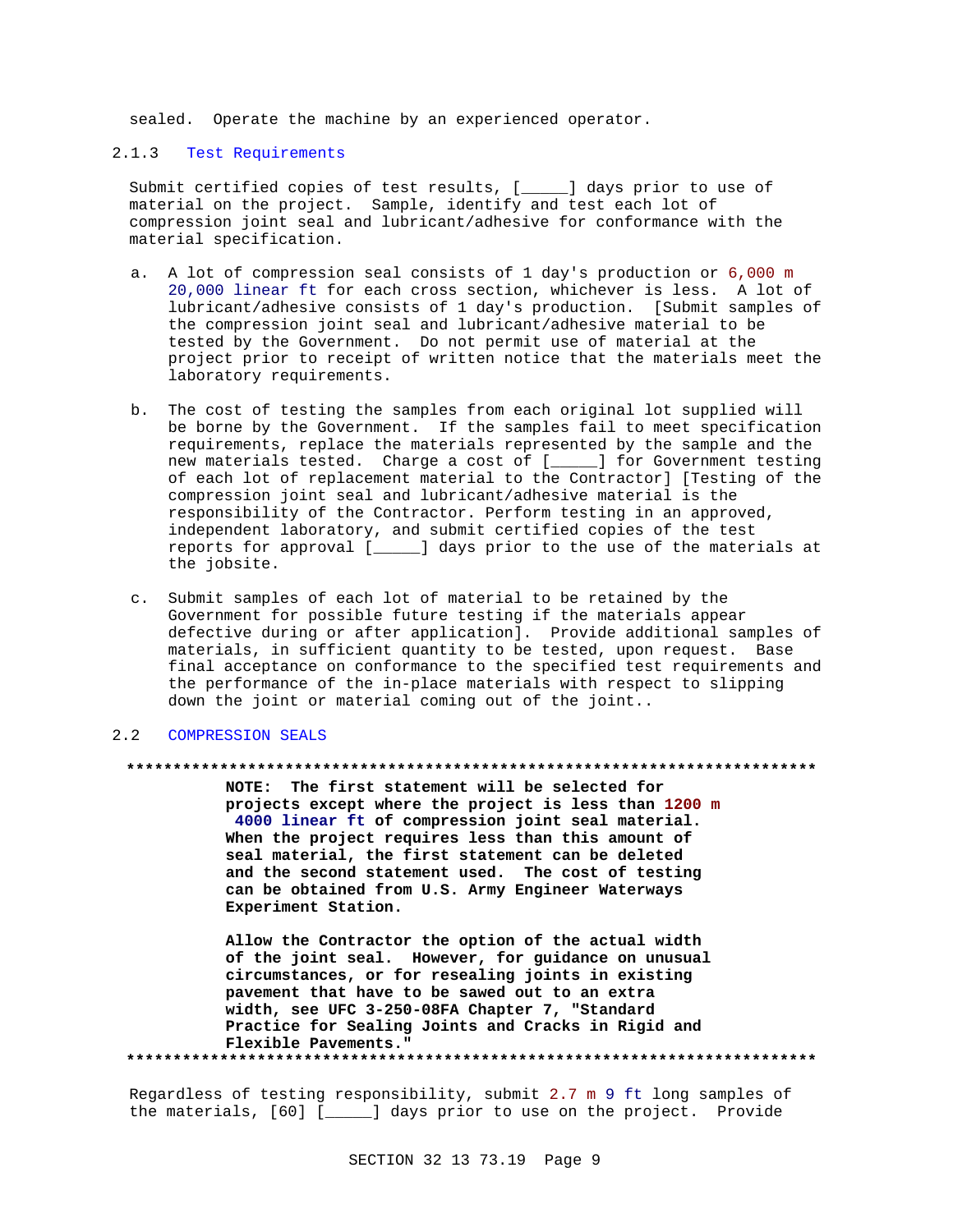printed directions from the manufacturer on recommended installation criteria with the samples plus the manufacturer's certification that the selected seal is recommended for the installation on this project. Use compression joint seal materials that are vulcanized elastomeric compound using polychloroprene as the only base polymer. Use material and manufactured seal in accordance with [ASTM D2628] [ASTM D2628 and COE CRD-C 548 where jet fuel and/or heat blast resistance is required] as tested by ASTM D412. Use a labryinth seal for the joint seal. The uncompressed depth of the face of the compression seal (that is to be bonded to the joint wall) is greater than the uncompressed width of the seal, except that for seals 25 mm 1 in or greater in width, the depth need be only 25 mm 1 in or greater. The actual width of the uncompressed seal for construction and contraction joints is [21 or 25] [\_\_\_\_\_] mm [0.75 or 1] [\_\_\_\_\_] in and for expansion joints is [32][\_\_\_\_\_] mm 1.25 [\_\_\_\_\_] in. The tolerance on the seal is plus 3 mm or minus 1.5 mm plus 1/8 in or minus 1/16 in.

## 2.3 LUBRICANT/ADHESIVE

Use a lubricant/adhesive for the compression elastomeric joint seal that is a one-component compound conforming to ASTM D2835.

### PART 3 EXECUTION

#### **\*\*\*\*\*\*\*\*\*\*\*\*\*\*\*\*\*\*\*\*\*\*\*\*\*\*\*\*\*\*\*\*\*\*\*\*\*\*\*\*\*\*\*\*\*\*\*\*\*\*\*\*\*\*\*\*\*\*\*\*\*\*\*\*\*\*\*\*\*\*\*\*\*\***

**NOTE: Joint openings of uniform cross section are essential to satisfactory installation of the compression joint seal. Saw openings to provide smooth vertical faces of consistent width, within specified tolerances. Nonuniformity in width or roughness causes variations in resistance of the joint seal to insertion and results in irregular depth of insertion, stretching, and a tendency of the joint seal to twist so that the top of the seal is not at the surface.**

**The proper preparation of joints with respect to the size of joint opening, required cleanliness of vertical and parallel joint faces, and uniform contact between the seal and the joint face can not be overemphasized. The neglect of these operations can result and has resulted in poor performance of joint seals. For the repair of concrete pavements adjacent to the joints, refer to UFC 3-270-01, and Section 32 01 29.61 PARTIAL DEPTH PATCHING OF RIGID PAVING.**

**\*\*\*\*\*\*\*\*\*\*\*\*\*\*\*\*\*\*\*\*\*\*\*\*\*\*\*\*\*\*\*\*\*\*\*\*\*\*\*\*\*\*\*\*\*\*\*\*\*\*\*\*\*\*\*\*\*\*\*\*\*\*\*\*\*\*\*\*\*\*\*\*\*\***

### 3.1 PREPARATION OF JOINTS

Immediately before installation of the compression joint seal, clean the joints to remove laitance, filler, existing sealer, foreign material and protrusions of hardened concrete from the sides and upper edges of the joint space to be sealed. Clean by sandblasting or waterblasting and extend along pavement surfaces at least 13 mm 1/2 in on either side of the joint. After final cleaning and immediately prior to sealing, blow out the joints with compressed air and leave free of debris and water. Demonstrate that the selected cleaning operation meets the cleanliness requirements resulting in joint sidewalls that are clean and dry and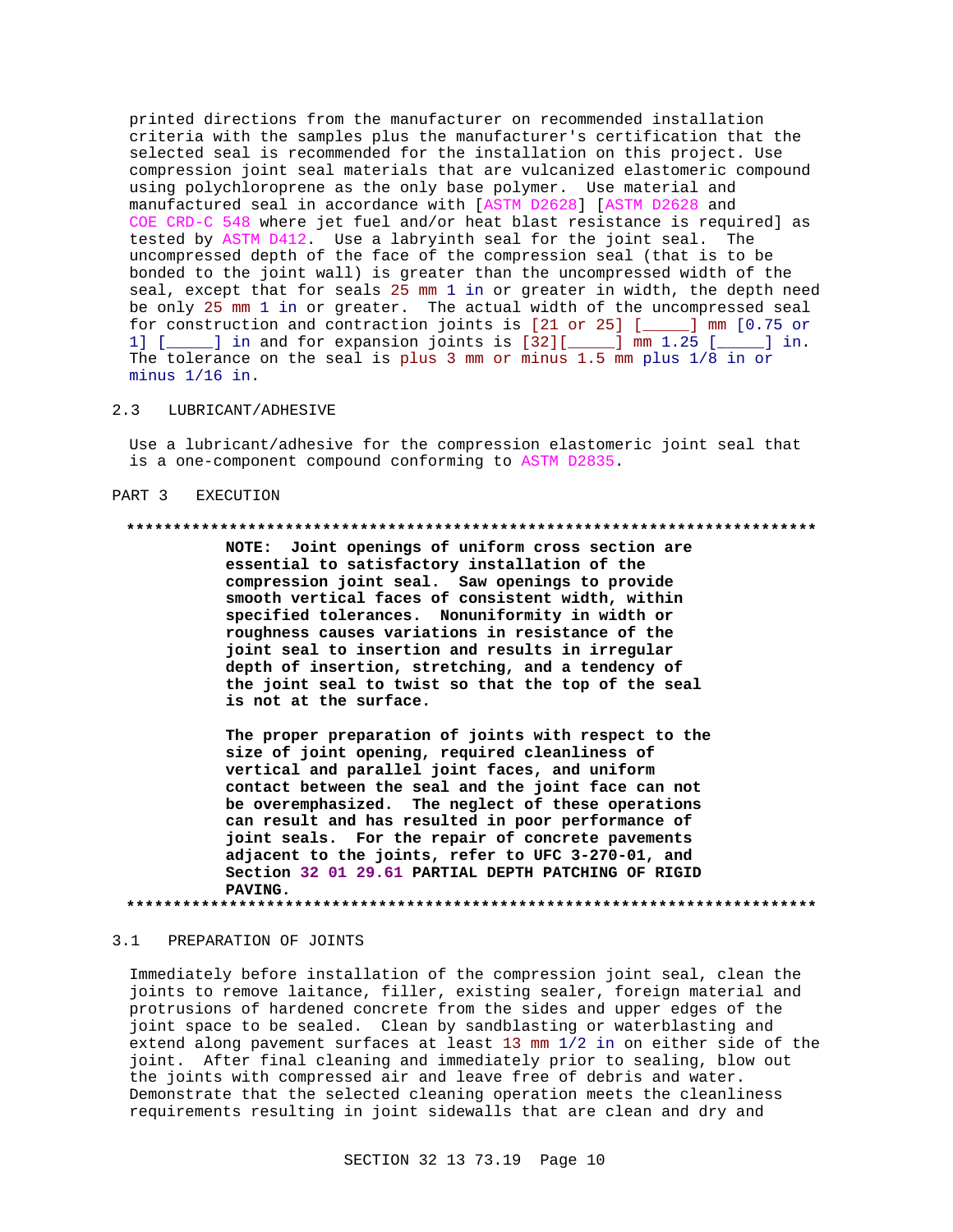exhibit newly exposed concrete. Correct irregularities in the joint face which would prevent uniform contact between the joint seal and the joint face prior to the installation of the joint seal.

# 3.1.1 Sawing

#### **\*\*\*\*\*\*\*\*\*\*\*\*\*\*\*\*\*\*\*\*\*\*\*\*\*\*\*\*\*\*\*\*\*\*\*\*\*\*\*\*\*\*\*\*\*\*\*\*\*\*\*\*\*\*\*\*\*\*\*\*\*\*\*\*\*\*\*\*\*\*\*\*\*\***

**NOTE: Requirements are based on giving the Contractor the option of using either nominal 21 mm 13/16 in or 25 mm 1 in wide compression seal. Select the required values from columns (3) and (4) of the following tables, based on the geographical area and the nominal sealant width to be used for this project.**

**The first table is metricated, followed by a similar tabulation in I-P units.**

| Area                                                                            | (1) Expected   | (2) Nominal    | (3) Nominal Saw | (4) Allowable   |  |
|---------------------------------------------------------------------------------|----------------|----------------|-----------------|-----------------|--|
|                                                                                 | Pavement       | Uncompressed   | Cut, mm         | Pavement        |  |
|                                                                                 | Temperature    | Sealant Width, |                 | Temperature     |  |
|                                                                                 | Range in       | mm.            |                 | Range for       |  |
|                                                                                 | Service,       |                |                 | Sawing, Degrees |  |
|                                                                                 | Degrees C      |                |                 | c               |  |
|                                                                                 |                |                |                 |                 |  |
|                                                                                 |                |                |                 |                 |  |
| Southwest                                                                       | $-12$ to $+71$ | 20.6           | 12.7            | $+10$ to $+45$  |  |
| Desert Area                                                                     |                |                |                 |                 |  |
|                                                                                 |                | 25.4           | 14.3            | $+13$ to $+82$  |  |
|                                                                                 |                |                |                 |                 |  |
| Southern U.S.                                                                   | $-18$ to $+57$ | 20.6           | 12.7            | $-1$ to $+44$   |  |
|                                                                                 |                |                |                 |                 |  |
|                                                                                 |                | 25.4           | 14.3            | $-1$ to $+77$   |  |
|                                                                                 |                |                |                 |                 |  |
| Other                                                                           | $-35$ to $+57$ | 20.6           | 12.7            | $-4$ to $+27$   |  |
| Contiguous U.S.                                                                 |                |                |                 |                 |  |
|                                                                                 |                | 25.4           | 14.3            | $-4$ to $+60$   |  |
|                                                                                 |                |                |                 |                 |  |
| Alaska and                                                                      | $-57$ to $+44$ | 20.6           | 11.1            | $+10$ to $+42$  |  |
| Similar Areas                                                                   |                |                |                 |                 |  |
|                                                                                 |                | 25.4           | 12.7            | $+16$ to $+71$  |  |
|                                                                                 |                |                |                 |                 |  |
| * Note in the project specifications to not install this seal in a saw cut less |                |                |                 |                 |  |
| than 11 mm nor in an area if sawing at temperatures less than 10 degrees C.     |                |                |                 |                 |  |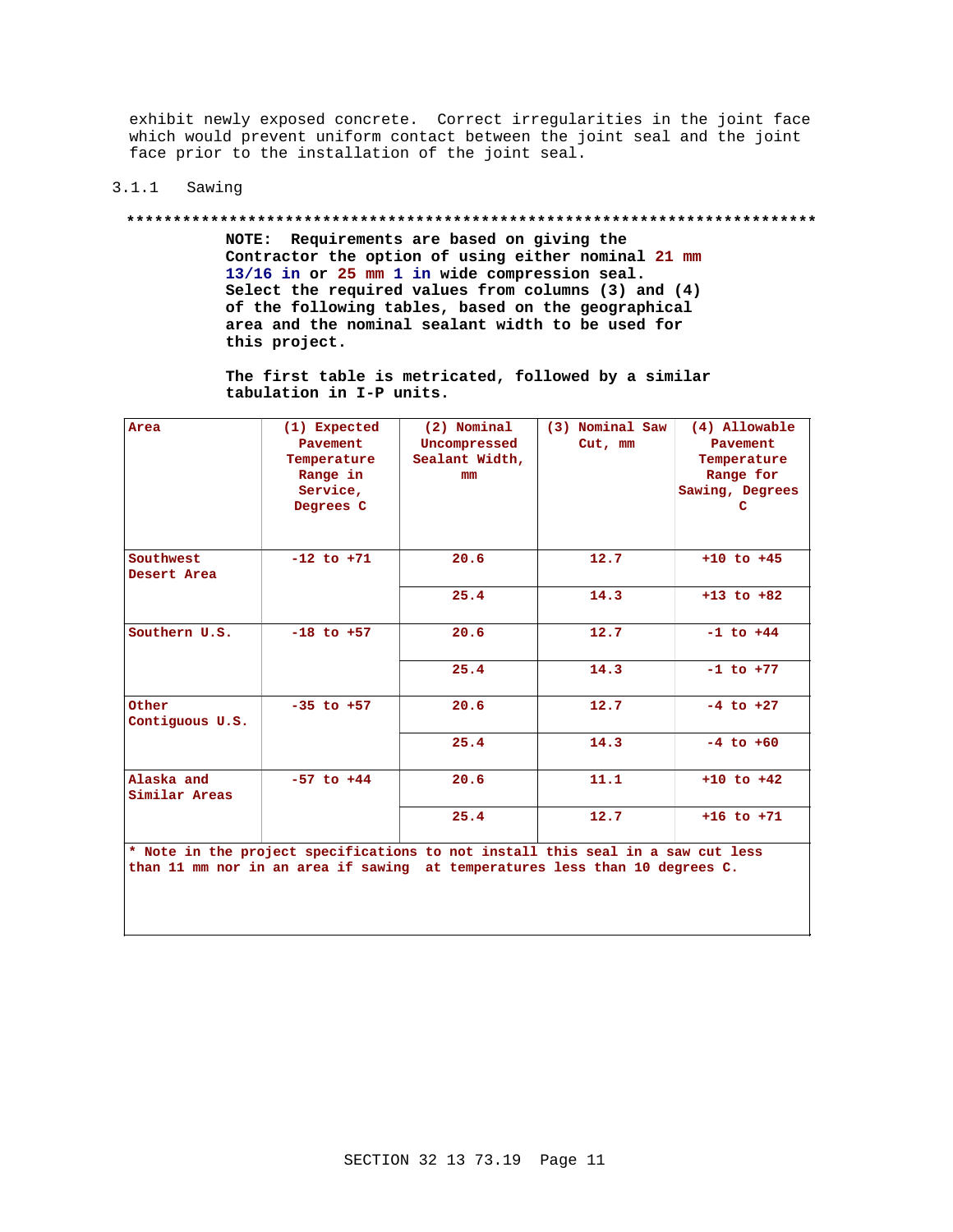| Area                                                                                                                                                             | (1) Expected<br><b>Pavement</b><br>Temperature<br>Range in<br>Service,<br>Degrees F | (2) Nominal<br>Uncompressed<br>Sealant Width,<br>in | (3) Nominal Saw<br>Cut, in | (4) Allowable<br>Pavement<br>Temperature<br>Range for<br>Sawing, Degrees<br>F |  |
|------------------------------------------------------------------------------------------------------------------------------------------------------------------|-------------------------------------------------------------------------------------|-----------------------------------------------------|----------------------------|-------------------------------------------------------------------------------|--|
| Southwest<br>Desert Area                                                                                                                                         | $+10$ to $+160$                                                                     | 13/16                                               | $8/16$                     | $+50$ to $+115$                                                               |  |
|                                                                                                                                                                  |                                                                                     | $\mathbf{1}$                                        | 9/16                       | $+55$ to $+180$                                                               |  |
| Southern U.S.                                                                                                                                                    | $0$ TO $+135$                                                                       | 13/16                                               | 8/16                       | $+30$ to $+110$                                                               |  |
|                                                                                                                                                                  |                                                                                     | $\mathbf{1}$                                        | 9/16                       | $+30$ to $+170$                                                               |  |
| Other<br>Contiguous U.S.                                                                                                                                         | $-30$ to $+135$                                                                     | 13/16                                               | $8/16$                     | $+25$ to $+80$                                                                |  |
|                                                                                                                                                                  |                                                                                     | $\mathbf{1}$                                        | 9/16                       | $+25$ to $+140$                                                               |  |
| Alaska and<br>Similar Areas                                                                                                                                      | $-70$ to $+110$                                                                     | $13/16*$                                            | 7/16                       | $+50*$ to $+105$                                                              |  |
|                                                                                                                                                                  |                                                                                     | $\mathbf{1}$                                        | $8/16$                     | $+60$ to $+160$                                                               |  |
| * Note in the project specifications to not install this seal in a saw cut less<br>than 71/6 IN nor in an area if sawing at temperatures less than 50 degrees F. |                                                                                     |                                                     |                            |                                                                               |  |

The above tables are based on the following:

a. Tolerance from nominal specified width of uncompressed seal plus 3 mm 1/8 in and minus 1.5 mm  $1/16$  in.

b. Tolerance from nominal saw cut width plus or minus 1.5 mm 1/16 in.

c. Compress the compression seal at least 20 percent of its uncompressed width.

d. Do not permit compression seal to be compressed more than 60 percent of its uncompressed width (narrowest opening in hot weather is at least 40 percent of uncompressed seal width).

For unusual conditions and for resealing joints in existing pavements where the prepared joint is extra wide, compute values to insert in the blanks using the procedures given in UFC 3-250-08FA, Chapter 7, and the parameters given above. (Before the compression seal is used for resealing joints in existing pavements, it is common practice to resaw the joints, which provides a wider cavity. Hold the width of sawing to the same tolerance as specified for new pavements). \*\*\*\*\*\*\*\*\*\* \*\*\*\*\*\*\*\*\*\*\*\*\*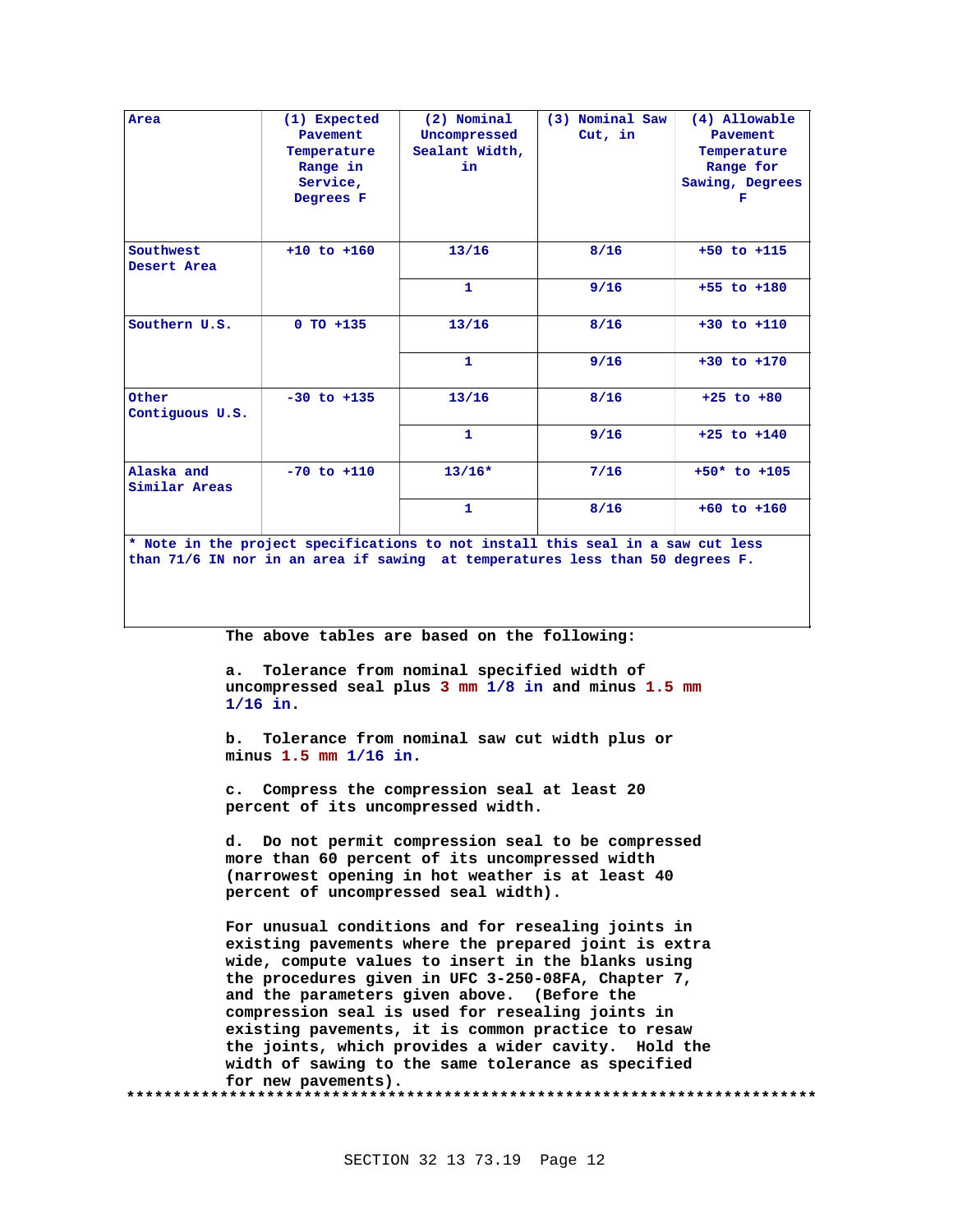Clean and open joints to the specified width and depth by sawing. Immediately following the sawing operation, clean the joint faces and opening using a water jet to remove saw cuttings or debris remaining on the faces or in the joint opening. Install compression seal within 3 calendar days of the time the joint cavity is sawed. Provide a depth of the joint cavity in accordance with manufacturer's instructions. Where installation procedures are required in accordance with the manufacturer's recommendations, submit printed copies of manufacturers' instructions, [\_\_\_\_\_] days prior to use on the project. Center the saw cut for the joint seal cavity over the joint line. Provide the nominal width of the sawed joint seal cavity as follows:

- a. If a nominal 20 mm 13/16 in wide compression seal is provided, the nominal width of the saw cut is [\_\_\_\_\_] mm in when the pavement temperature at the time of sawing is between [\_\_\_\_\_] and [\_\_\_\_\_] degrees C F. If the pavement temperature at the time of sawing is above this range, decrease the nominal width of the saw cut 1.5 mm 1/16 in. If the pavement temperature at the time of sawing is below this range, increase the nominal width of the saw cut 1.5 mm 1/16 in.
- b. If a nominal 25 mm 1 in wide compression seal is provided, the nominal width of the saw cut is [\_\_\_\_\_] mm ins when the pavement temperature at the time of sawing is between [\_\_\_\_\_] and [\_\_\_\_\_] degrees C F. If the pavement temperature at the time of sawing is above this range, decrease the nominal width of the saw cut 1.5 mm 1/16 in. If the pavement temperature at the time of sawing is below this range, increase the nominal width of the saw cut 1.5 mm 1/16 in.
- c. Measure the pavement temperature in the presence of the Contracting Officer. Make measurement each day before commencing sawing and when the temperature appears to be varying from the allowable sawing range.

Use a tolerance of plus or minus 1.5 mm 1/16 in for the actual width.

3.1.2 Sandblast Cleaning

# **\*\*\*\*\*\*\*\*\*\*\*\*\*\*\*\*\*\*\*\*\*\*\*\*\*\*\*\*\*\*\*\*\*\*\*\*\*\*\*\*\*\*\*\*\*\*\*\*\*\*\*\*\*\*\*\*\*\*\*\*\*\*\*\*\*\*\*\*\*\*\*\*\*\* NOTE: Delete this paragraph and paragraph entitled "SANDBLASTING EQUIPMENT" when sandblasting is prohibited. \*\*\*\*\*\*\*\*\*\*\*\*\*\*\*\*\*\*\*\*\*\*\*\*\*\*\*\*\*\*\*\*\*\*\*\*\*\*\*\*\*\*\*\*\*\*\*\*\*\*\*\*\*\*\*\*\*\*\*\*\*\*\*\*\*\*\*\*\*\*\*\*\*\***

Use a multiple pass sandblasting technique until the joint surfaces are free of dust, dirt, curing compound, or residue that might prevent ready insertion or uniform contact of the seal and bonding of the lubricant/adhesive to the concrete.

# 3.1.3 Waterblast Cleaning

#### **\*\*\*\*\*\*\*\*\*\*\*\*\*\*\*\*\*\*\*\*\*\*\*\*\*\*\*\*\*\*\*\*\*\*\*\*\*\*\*\*\*\*\*\*\*\*\*\*\*\*\*\*\*\*\*\*\*\*\*\*\*\*\*\*\*\*\*\*\*\*\*\*\*\***

**NOTE: Waterblasting equipment varies considerably with respect to design of wand, nozzle, water pressure, and water volume depending upon the manufacturer. Consequently, the effectiveness of a particular set of equipment cannot be predicted. The joints may be waterblasted the previous day and cleaned with compressed air immediately prior to sealing. Inspect the joints to insure no foreign debris remains in the joint before sealing.**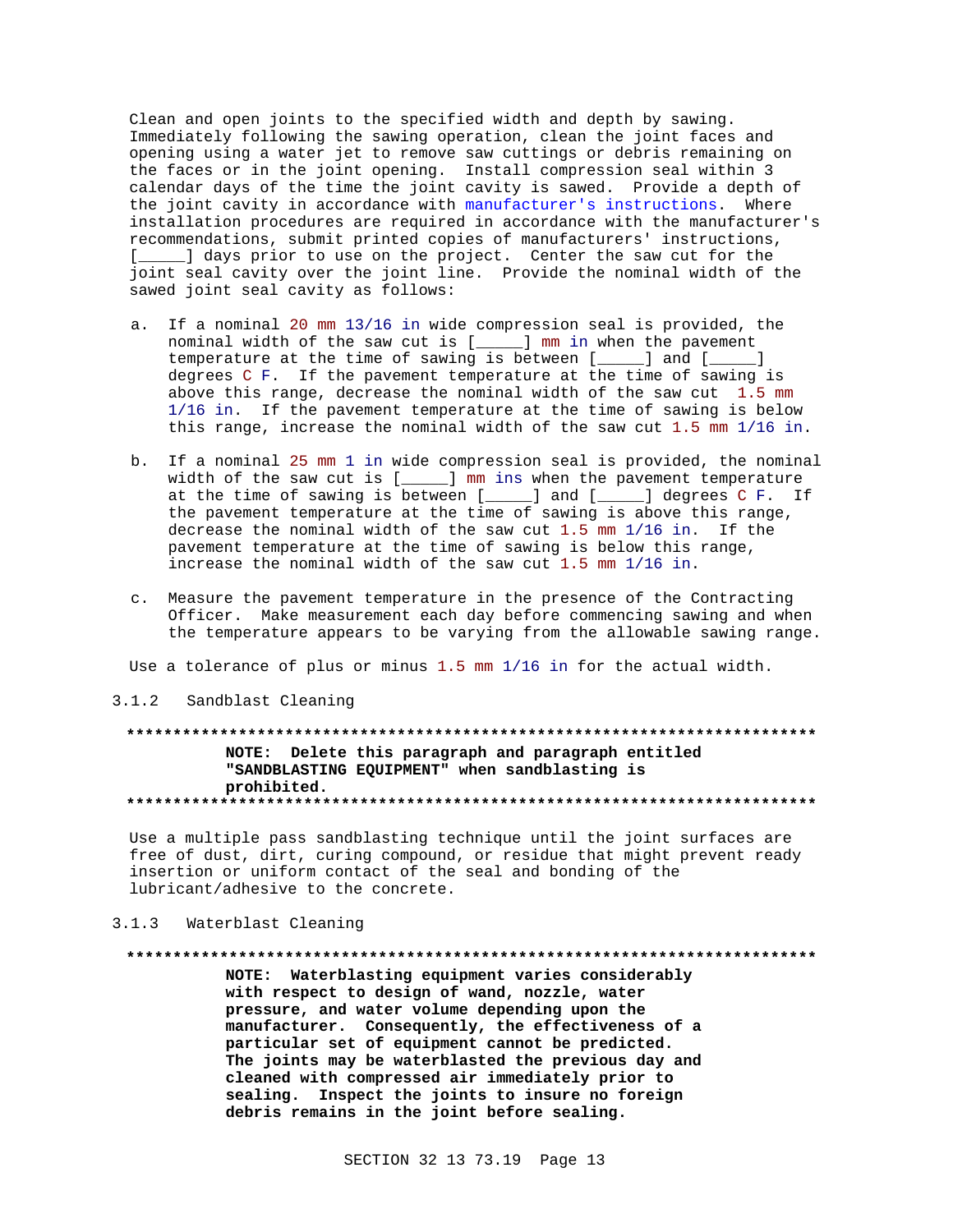Use a multiple pass waterblast technique until the surfaces are free of dust, dirt, curing compound, or residue that might prevent ready insertion or uniform contact of the seal and bonding of the lubricant/adhesive to the concrete. After final cleaning and immediately prior to sealing, blow out the joints with compressed air and leave completely free of debris and water.

#### $3.1.4$ Rate of Progress

Limit sandblasting or waterblasting of joint faces to the length of joint that can be sealed during the same workday.

#### INSTALLATION OF THE COMPRESSION SEAL  $3.2$

### 

NOTE: Temperatures of the pavement and the atmosphere are not as critical for the installation of compression joint seals as they are for poured sealants. Therefore, lower temperatures are acceptable, and under some conditions sealing can proceed satisfactorily at temperatures lower than 2 degrees C 35 degrees F. However, joints should be dry to obtain maximum cementing of the lubricant/adhesive to the concrete and contact manufacturers for special instructions under cold conditions.

# Include the bracketed text in this paragraph on projects that the Contractor may not be familiar with this practice, predominantly OCONUS projects.

- [ Confirm a representative of the joint seal manufacturer is present at the trial joint installation to correct installation issues prior to full installation.
- $\overline{\phantom{a}}$

 $3.2.1$ Time of Installation

Seal joints immediately within 3 calendar days of sawing the joint seal cavity and following concrete cure and the final cleaning of the joint walls. Provide open joints, ready for sealing that cannot be sealed under the specified conditions, with an approved temporary seal to prevent infiltration of foreign material. When rain interrupts the sealing operations, wash, clean with air pressure, and allow joints to dry prior to installing the lubricant/adhesive and compression seal.

#### Sequence of Installation  $3.2.2$

Seal longitudinal joints first, followed by transverse joints. Install seals in longitudinal joints so that transverse joint seals are intact from edge to edge of the pavement. Make intersections monolithic by use of joint seal adhesive and care in fitting the intersection parts together. Do not permit extender pieces of seal at intersections. Remove and replace seals falling short at the intersection with new seals at no additional cost to the Government. Require a poured sealant at the intersection where seals are required to change direction by more than 20 degrees. Provide poured sealant in accordance with compression seal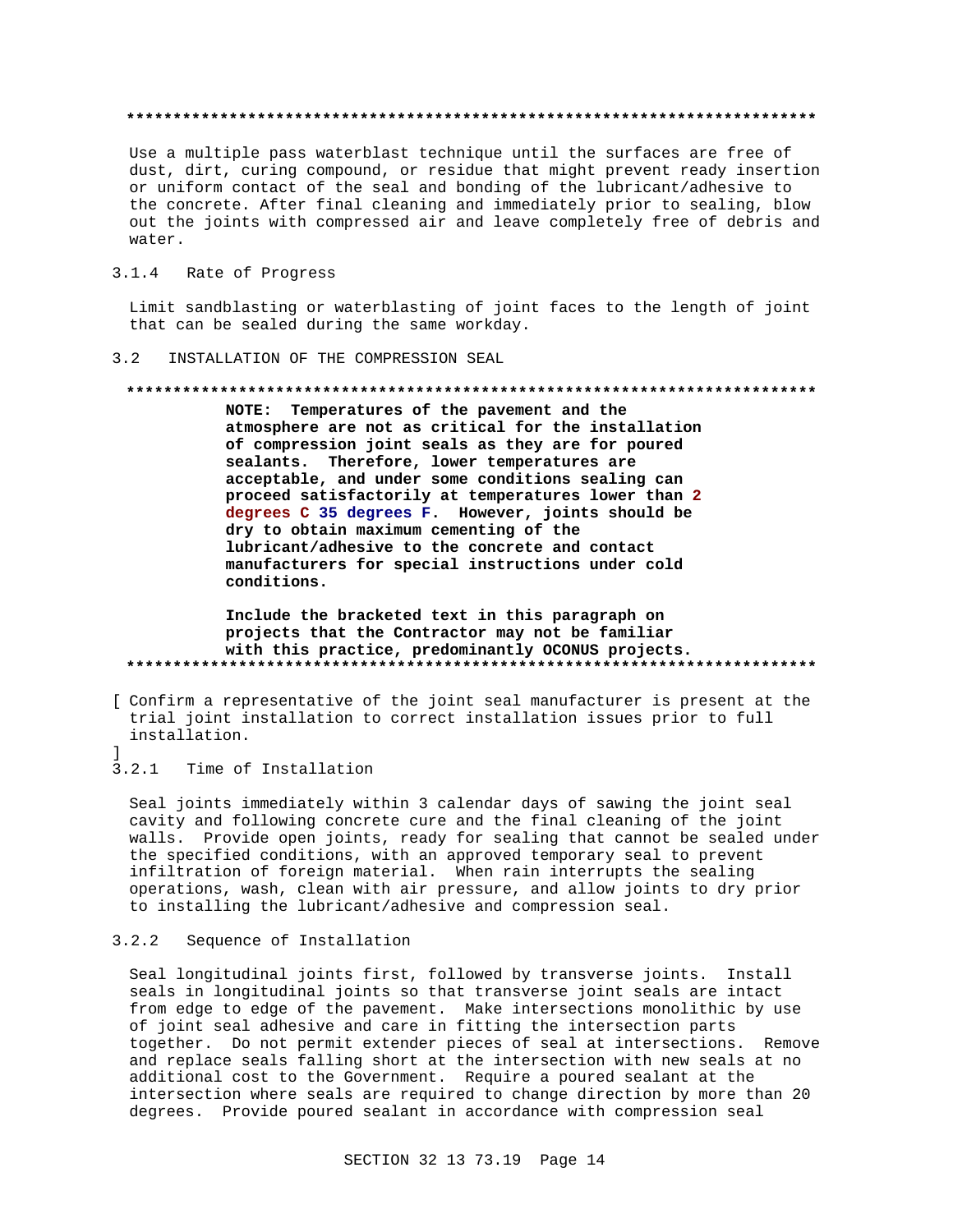manufacturer's instructions.

#### $3.3$ SEALING OF JOINTS

#### \*\*\*\*\*\*\*\*\*\*\*\*\*\*\*\*\*

NOTE: Do not permit stretching of the compression joint seal beyond the specified maximum, as breaks in the seal could occur later.

It is also possible that if the maximum is exceeded, when the longitudinal joints are cut to install the transverse joints that the joint seal material returns to its natural length leaving openings in the final product. Conversely, placing the seal so that the compression seal is compressed longitudinally is also undesirable, as this practice tends to cause unsightly undulations and may exceed depth of installation tolerances.

Use the minimum depth of the seal  $6 \text{ mm } 1/4$  in below the surface of the pavement to prevent treads of tracked vehicles from damaging the compression seal if tracked vehicles are to use the pavement. Revise depth of installation to read "10 mm, plus or minus 3 mm" "3/8 in, plus or minus 1/8 in." On airfield pavements a shallower depth of installation may be desired by the using agency, to reduce the accumulation of dust and debris on top of the compression seal, which could be ingested by aircraft engines. In such cases, revise the depth of installation to read "5 mm, plus or minus 3 mm" "3/16 in, plus or minus 1/8 in", if requested in writing by the using service major command. It is also recommended when the compression seal in the longitudinal intersections are being cut that a knife blade be used to reduce the possibility of damage to the compression seal on either side of the intersection. 

Cover the sides of the joint seal or the sides of the joint with a coating of lubricant/adhesive and the seal installed as specified. Coat butt joints and seal intersections with liberal applications of lubricant/adhesive. Immediately removed lubricat/adhesive spilled on the pavement to prevent setting on the pavement.

Provide the in-place joint seal will be in an upright position and free from twisting, distortion, and cuts. Adjustments will be made to the installation equipment and procedure, if the stretch exceeds 1 percent. Remove and replace seals exceeding 2 percent stretch. Place the joint seal at a uniform depth within the tolerances specified. Remove and replace in-place joint seals which fail to meet the specified requirements with new joint seal at no cost to the Government.

Place the compression joint seal to a depth of  $6 \text{ mm } 1/4$  in, plus or minus 3 mm 1/8 in, below the pavement surface except when the joint is beveled or has a radius at the surface, or unless otherwise directed. For beveled joints or joints with a radius at the surface, install the compression joint seal at a depth of 3 mm 1/8 in, plus or minus 3 mm 1/8 in, below the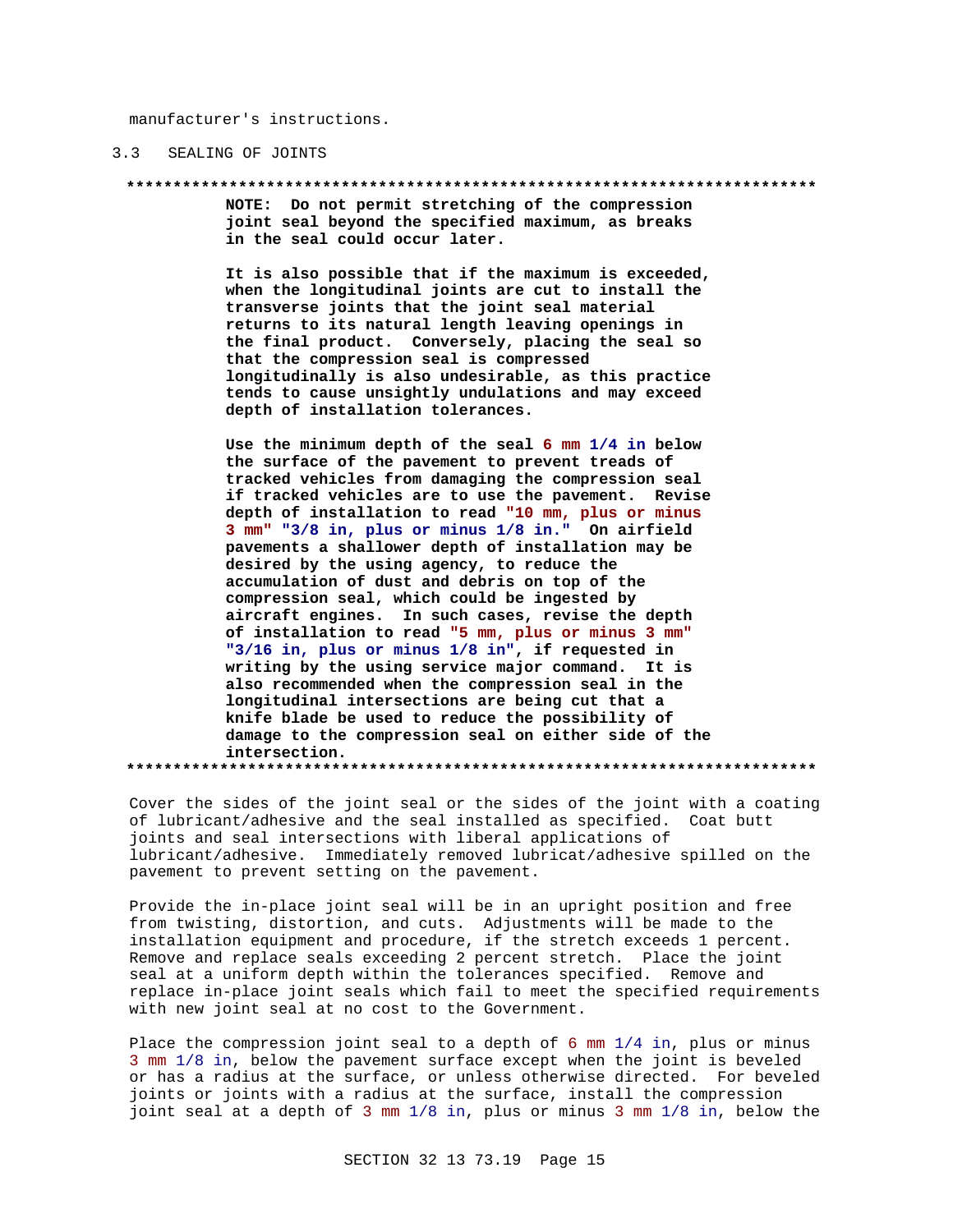bottom of the edge of the bevel or radius. Do not permit the seal to project above the surface of the pavement or above the edge of the bevel or radius.

Install the seal in the longest practicable lengths in longitudinal joints and cut at the joint intersections to provide continuous installation of the seal in the transverse joints. Permit the lubricant/adhesive in the longitudinal joints to set for 1 hour prior to cutting at the joint intersections to reduce the possibility of shrinkage. For transverse joints, the minimum length of the compression joint seal is the pavement width from edge to edge.

### 3.4 CLEAN-UP

Upon completion of the project, remove unused materials from the site, remove lubricant/adhesive on the pavement surface, and leave the pavement in clean condition.

# 3.5 QUALITY CONTROL PROVISIONS

### 3.5.1 Application Equipment

Inspect the application equipment to assure uniform application of lubricant/adhesive to the sides of the compression joint seal or the walls of the joint. If equipment causes cutting, twisting, nicking, excessive stretching or compressing of the seal, or improper application of the lubricant/adhesive, suspend the operation until causes of the deficiencies are determined and corrected.

# 3.5.2 Procedures

## 3.5.2.1 Quality Control Inspection

Provide quality control provisions during the joint cleaning process to prevent or correct improper equipment and cleaning techniques that damage the concrete. Cleaned joints will be approved by the Government prior to installation of the lubricant/adhesive and compression joint seal.

# 3.5.2.2 Conformance to Stretching and Compression Limitations

Determine conformance to stretching and compression limitations. Mark the top surface of the compression seal at 300 mm 1 ft intervals in a manner clear and durable to enable length determinations of the seal. After installation, measure the distance between the marks on the seal. If the stretching or compression exceeds 2 percent, remove the seal and replace it with new joint at no additional cost to the Government. Remove the seal up to the last correct measurement. Inspect the seal a minimum of once per [30] [120] m [100] [400] ft of seal for compliance to the shrinkage or compression requirements. Make measurements at the same interval to determine conformance with depth and width of installation requirements. Remove and replace compression seal that is not in conformance with specification requirements with new joint seal at no additional cost to the Government.

# 3.5.2.3 Pavement Temperature

Determine the pavement temperature by placing a thermometer in the initial saw cut for the joint and record the reading. Pemrit the thermometer to remain in the joint for an adequate time to provide a stable control